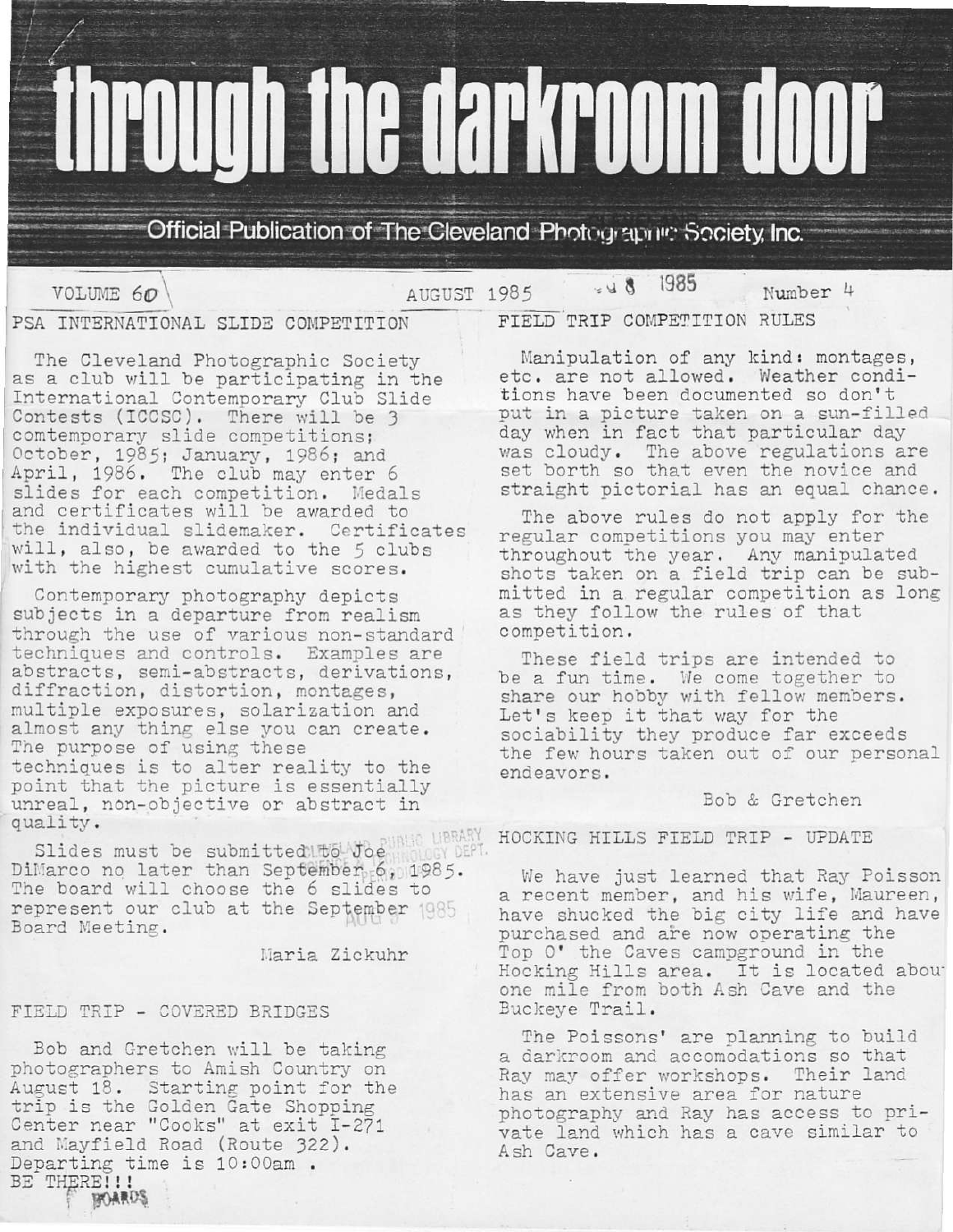Among the attractions at the camp are a petting zoo, a restored 137 year old Wesleyan Church (Sunday services), Saturday Night hayrides, a swimming pool, horseshoe pits and an 80' lon recreation barn.

They are very anxious to have field trips such as ours and we will be working out details to take advantage of their generosity. Watch for, and  $line$ :cton $f_0$ Their phone number is 614/385-6566.

> THROUGH THE DARKROOM DOOR is published by THE CLEVELANO PHOTOGRAPHIC SOCIETY, INC. 1549 Superior, Cleveland, Ohio 44114 Phone 781-1533



EDITOR

RON VOJACEK.......351-0529 4015 Walter Avenue **BUSINESS MANAGER** FRANK OTTO ......991-4286 3326 Dorchester Road **CIRCULATION** GERRY JUSKENAS, . . 932-5019 2896 Washington Blvd **PRESIDENT** MARIA Z|CKUHR.... 351-6035 4234 W. 62 VICE PRESlDENT JOE EVANKO. . . . .. .221-7506 1422 wyandotte **SECRETARY** GRETCHEN TROPEA, .261.8172 24001 Devoe Avenue **TREASURER** FRANK J. OTTO....991-4286 3326 Dorchester Road

#### $NECCC$

NEOCC Interclub Nature Prints and Slide Competition deadline for entry is September 13, 1985. Each maker may enter 2 prints and slides.

### PRINT SHOW

John Schietzelt will be displaying a print show in the cPS cluo durinq the monrhs of August and September. stop down and take a look.

#### CPS PICNIC

Everyone is invited to attend a club picnic at Edgewater Park on Sunday, September 8 at 12:00 noon. Don't miss out on a fun filled time. Bring lawn chairs and a picnic basket.

#### CALENDAR August

| Friday  | $\mathbf{2}$ | *Nature Slides       |
|---------|--------------|----------------------|
| Friday  | 9            | *Pictorial Slides    |
| Tuesday |              | 13 Board Meeting     |
| Sunday  | 18           | Field Trip           |
| Friday  |              | 23 *Pictorial Prints |

#### September

| Friday  | 6  | *Nature Slides          |
|---------|----|-------------------------|
| Sunday  | 8  | Picnic                  |
| Tuesday | 10 | Board Meeting           |
| Friday  | 13 | Old Time Movie          |
| Sunday  | 15 | NEOCC MEETING           |
| Friday  | 20 | *Nature Prints'         |
| Sunday  | 22 | Field Trip              |
| Friday  |    | 27 Infrared Photography |

# QUOTABLE "QUOTES"

"You grow up the day you have your first real laugh - at yourself." Ethel Barrymore

#### MYSTERY FIELD TRIP

The July 21 mystery field trip has photographers shooting all over town. Participants picked their subject for photography out of a hat then ventured out to seek and shoot. Joe and Sarah Evanko, Carol Kocab, John Staszkowycz, Jerry Juskenas, Frank Otto and friend, and Bob & Marilyn Myers pariicipated.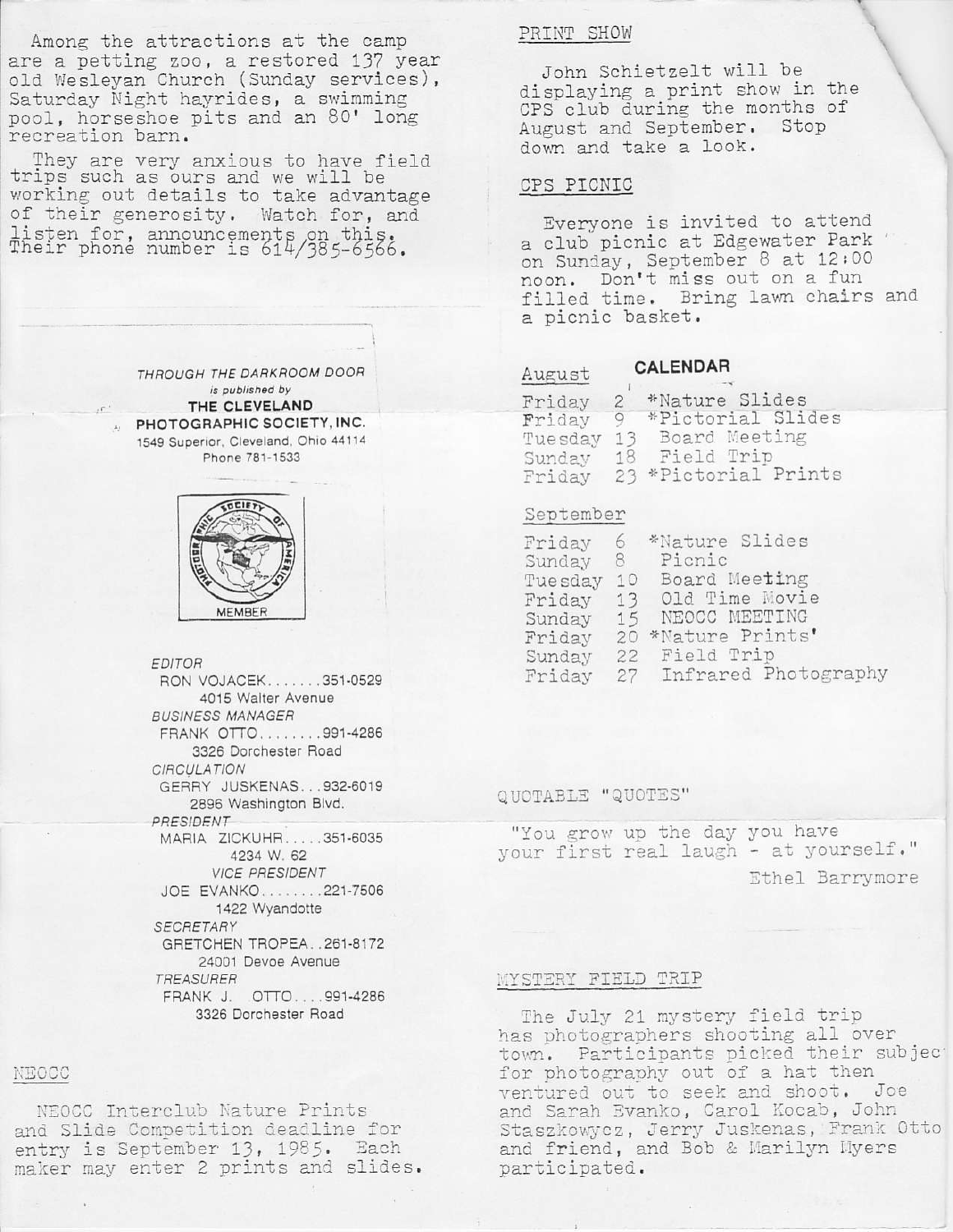## & EXPOSURE

nis column features bits and eces concerning information bout club members and their vacation plans or anything else you would like to see in this column. Please send any interesting tid bits to the editor.

John & Bealah Schietzelt will be vacationing in England and Scotland.

Ruth Morrison will be heading to Las Vegas.

Maria & Norm & Rascal returned from a camping trip in West Virginia and the New River.

Chris & Jack Rogers moved to 3218 w. 116 in Cleveland.

CPS sends condolence to Tom Litzler. His brother passed away recently

### PRESIDENT'S CORNER

The transition process has now been completed. Each committe has met and developed their goals, objectives and strategies. The committee chairmem have presented a formal report to the Board of Trustees. Competition rules have been approved, our program has been completed and our membership roster is updated and current. The contribution of each committee member, together with the leadership of the chairmen, determines our effectiveness. So far, the energy put forth has been fantastic. That spark of enthusiasm which I spoke of in May is becoming contagious. Your input has helped set this new direction and focus.

Maria T. Zickuhr

# IT'S NOT TO EARLY

It's not too early to start shooting your winning slides and prints for next year's special competitions. We will have four of them in 1986.

On February 14, 1986, we will have a special Valentine's Day Competition. All entries will have the title: "LOVE". Let your imaginations run wild in pictorializing the theme of love. Each member will be able to enter two slides and/or prints (black & white or color). Entries MUST be taken after June 1, 1985. Instead of the customary 3 judges, we will have the entire audience judge. Special awards and refreshments will be a highlight.

On May 2, 1986 we will have our annual Photojournalism night. Again, slides and/or prints may be entered.

May 16, 1986 will be our Photo Essay/Travelette competition. Because of the time factor in putting together a presentation, now is the time to get started!

On May 30, 1986 we will be renewing the Field-Trip Competition. To be eligible, prints and slides must be taken at any of our 1985-86 field trips. See the Tropea's for any field trip information.

Please take note: All of these competitions are open to both prints and slides. Print entries have dropped off in the past couple of years.... so come on, printers!

One last thing: In the new schedule coming out in July, you will notice several program nights with special presentations by photographers from outside and within CPS. We want to encourage your attendance. They will be both informative and entertaining. We, the Special Program Committee, hope you enjoy them.

Joe Evanko